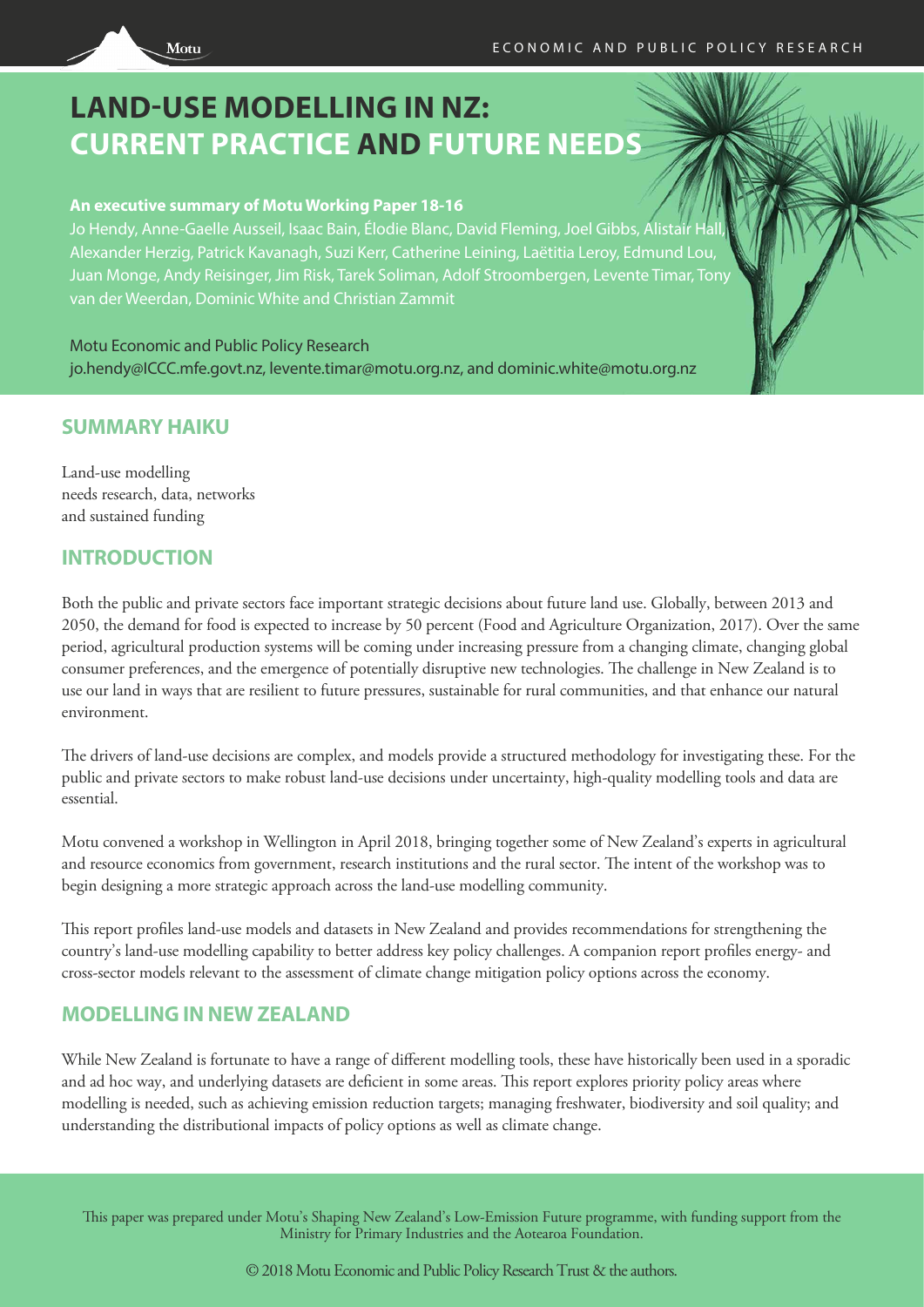#### **WHAT IS A MODEL?**

Motu

People may think like a modeller when making a decision in a complex situation. They select certain key details, make assumptions about details they have ignored, and apply intuition and judgement to inform their decisions. Scientists make these models more explicit.

A scientific model is a simplified representation of reality that focuses on the key factors and (cause-and-effect) relationships of a phenomenon. Models describe how these factors are related, and the strengths of the different relationships. Constructing a model requires scientists to specify their assumptions explicitly, identify the phenomena they are concerned with, explain their methodology and use data to calibrate the model. By capturing the key agents, elements, processes and decisions, models enable complex systems and situations to be understood and complex problems to be solved.

Land-use models provide a structured way to think about land use and a methodology for investigating land-use change and its impact on key environmental/economic/ecological values. These models are used because the factors and decisions that determine land use and land-use change are complex and interrelated. This complexity arises from the decisions made by individual land owners and from geographic variability, economic uncertainty and interactions among land owners.

Land-use models aim to deepen understanding of how people decide where and how to use land. Some land-use models consider land use only in aggregate. Other land-use models consider also the specific locations and configurations of different land uses and land-use intensities, and how they change over time.

There is a variety of land-use models because different models are required to answer different questions, to model different situations and to work at different levels of detail. These models make different assumptions and use different data and methodologies. As land-use change is too complex for any one model to capture fully, using multiple models in combination can provide a more complete and robust understanding.

Through peer review processes, the quality of a model and the robustness of its conclusions can be tested within the scientific community before results are made available. This helps ensure that modelling upholds rigorous standards.

#### **STOCKTAKE OF LAND-USE MODELLING IN NEW ZEALAND**

As shown in Table 1, New Zealand has a range of different models developed to address various land-use-related issues.

One class of models uses an individual decision-maker – or agent-based – method. These attempt to model the learning and preferences of individual agents (farmers). In these models, farmers' decisions may differ from those of their otherwise identical neighbours and may not be economically rational. The final outcome arises as a result of many decentralised decisions.

Another class of models uses an optimisation method, based on an assumption that decision-makers are always making an economically rational decision (and that the modeller can mimic that). In these models, profit or revenue is maximised given that the environmental or regulatory targets must be met.

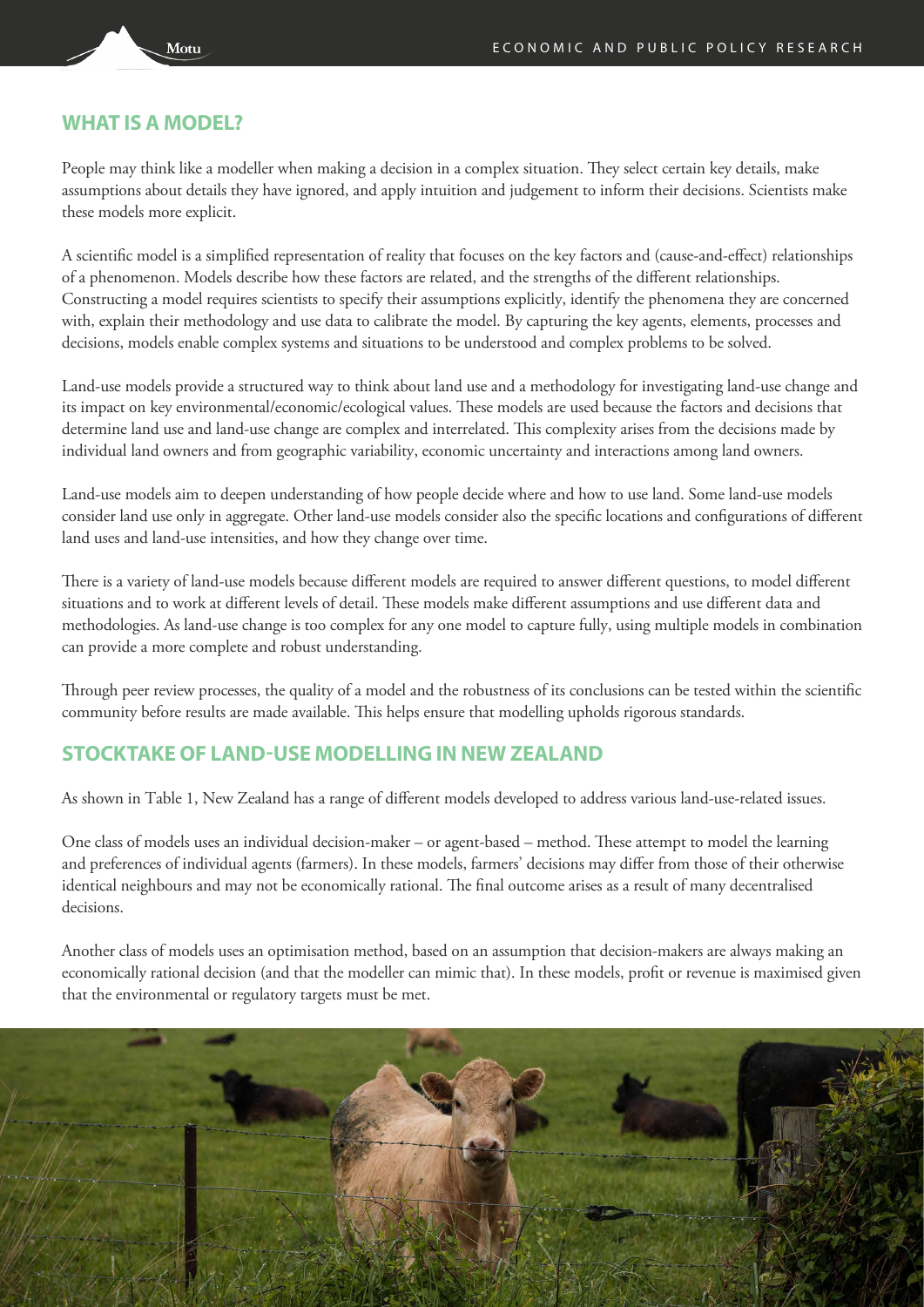A third class of models uses a statistical or amalgamated-preferences method. These draw on statistical relationships – identified in historical data – among land use, land-use change and geophysical and economic variables. In these models, the statistical relationships capture the combined decisions of many farmers at a regional or national level.

#### **Table 1: Land-use models**

Motu

|                                        | <b>Catchment</b>                           | Region                  | <b>National</b> |
|----------------------------------------|--------------------------------------------|-------------------------|-----------------|
| Individual agents                      | ARLUNZ<br>Waikato Multiple Agent<br>Model* | Rural Futures MAS Model |                 |
| Optimisation/best option               | NManager*                                  | LUMASS                  | NZ-FARM         |
| Statistical/amalgamated<br>preferences |                                            | WISE*                   | LURNZ           |

\* Models not currently in use Source: Anastasiadis et al. (2013)

NZ-FARM and LURNZ, the only two models available at the national level, are detailed in the paper. In addition, New Zealand has several time series and computable general equilibrium (CGE) models. In response to scenarios with different economic conditions, these models predict variations in agricultural production and livestock numbers from which changes in land use can be inferred. They do not use or produce spatially-explicit information. The paper includes brief profiles of additional land-use models currently in use.

This report does not profile the full range of models and datasets applied in New Zealand in the areas of biodiversity, water, soil management and climate change impacts. This would be a useful area for future work.

### **SETTING THE AGENDA**

Workshop participants were informed that land-use-related issues are high in the Government's list of priorities. Areas of immediate focus include setting up an independent Climate Change Commission to undertake emission budgeting; setting a 2050 target for New Zealand's GHG emissions; achieving a "just transition" to a low-emissions economy; and improving freshwater management. There is also potential for the development of a national policy statement on soils and another on biodiversity.

During the workshop, participants focused on three key development needs:

- priority policy questions where modelling is needed,
- specific data and modelling development needs, and
- improving the process of modelling in New Zealand.

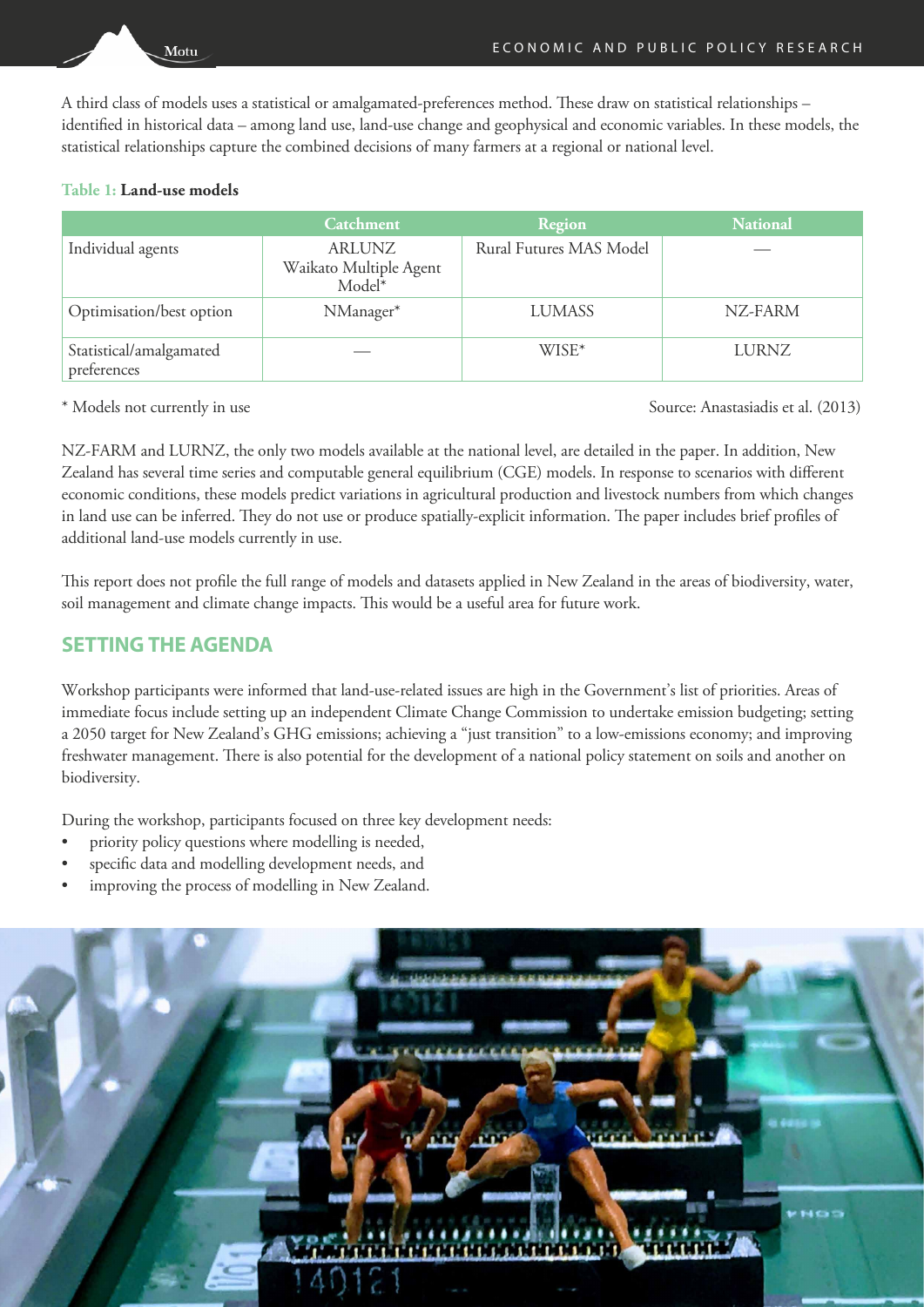Workshop participants noted that much of the current modelling work is focused on projections, while there is much less focus on the other kinds of questions that could be interrogated through modelling. Discussion also highlighted the lack of work investigating the sensitivities around decisions and the robustness of different options. In addition to putting uncertainty bounds around projections, we could be using modelling to understand what happens if we take the wrong actions.

In discussion on modelling the impact of a changing climate, a point was made that important insights may be missed if we model purely deterministically. Globally, climate models are good at predicting temperature, but there is large uncertainty when it comes to predicting changes in precipitation, and in addition to this New Zealand has huge climate variability extending over 30-year periods. It is important not to base our decisions solely on an understanding of averages; we need to understand the potential extremes and potential changes in operating regimes.

There is relatively little modelling looking at questions around water quantity, biodiversity, biosecurity/pest control, soil and rural outcomes. For each of these issues, there is a clear need to look at the implications of both changing land use and a changing climate.

The point was also made that work to assess how rural communities respond to policies has tended to be reactive. We could be more proactive, applying a regional development focus and working on alternative rural futures.

Workshop participants highlighted needs for improved data collection and reporting, primary research to inform model development, integration of modelling work across environmental issues, and investment in model maintenance.

#### **IMPROVING MODELLING IN NEW ZEALAND**

Workshop participants considered how we could improve the process of land-use modelling in New Zealand, and develop a more strategic approach as a modelling community.

Suggestions include

- Apply consistent data and common assumptions, and increasing transparency,
- Strengthen underlying knowledge,
- Ensure research relevance to decision-makers,
- Enable greater collaboration among researchers, policy-makers and other end users,
- Improve communication of modelling results,
- Invest in maintaining a suite of high-quality models, and
- Consider the impact of domestic policies in a global context.



Motu